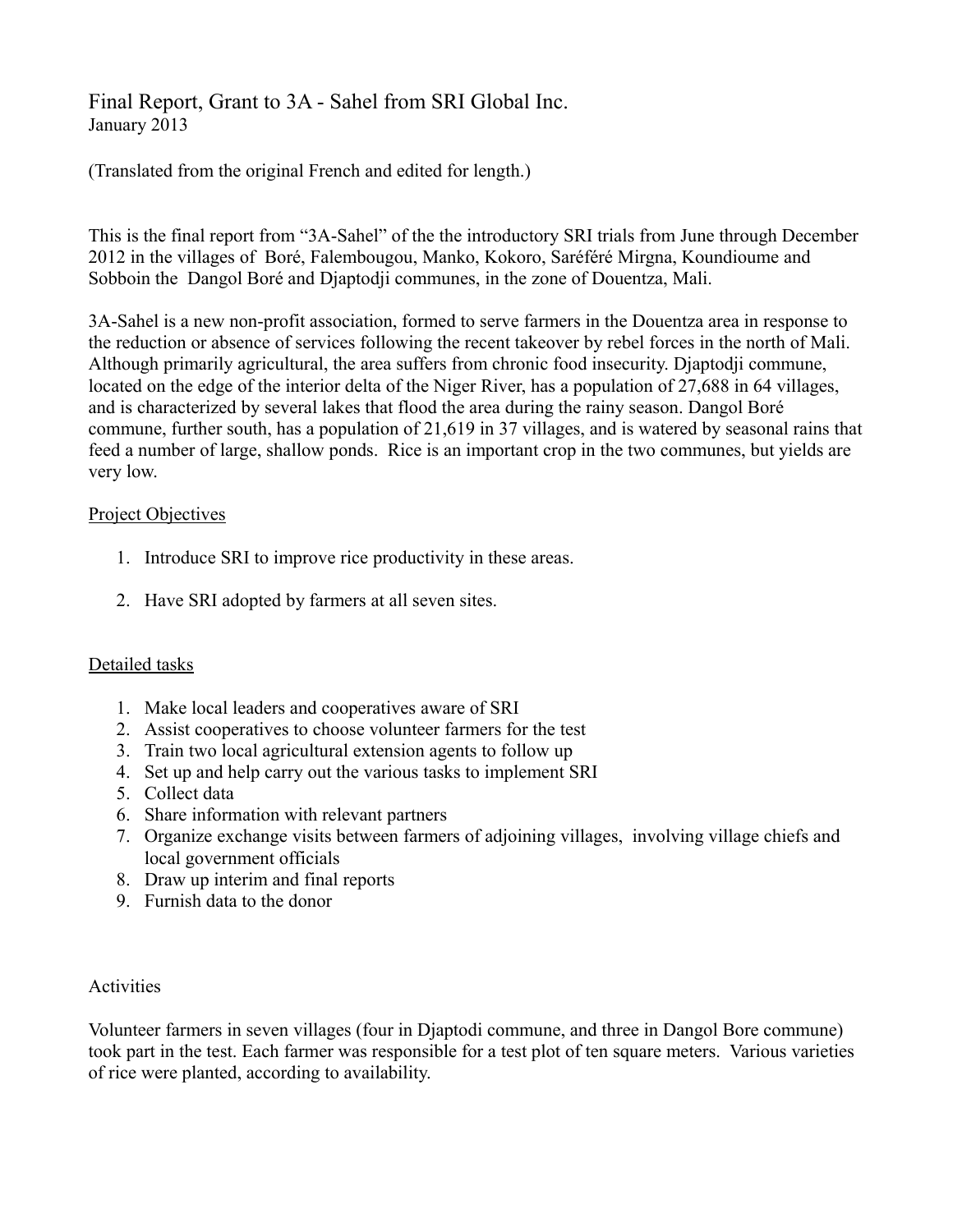| Commune            | <b>Villages</b>    | Volunteer<br>farmers | Area<br>under SRI<br>$\overline{(\mathbf{M}^2)}$ | Rice varieties used      |
|--------------------|--------------------|----------------------|--------------------------------------------------|--------------------------|
|                    |                    |                      |                                                  |                          |
| Dangol Boré        | Bore               | 12                   | 1200                                             | <b>BKN</b><br>Denkathia  |
|                    | Falembougou        | 10                   | 1000                                             | <b>BKN</b>               |
|                    | Manko              | 10                   | 1000                                             | <b>BKN</b>               |
| Subtotal           |                    | 32                   | 3200                                             |                          |
| Djaptodji          | Sobbo              | 10                   | 1000                                             | Nerica L2                |
|                    | Saréféré<br>Mirgna | 10                   | 1000                                             | Kogoni<br><b>BG 90.2</b> |
|                    | Koundioume         | 10                   | 1000                                             | Kogoni<br>BG 90.2        |
|                    | Kokoro             | 02                   | 200                                              | Watt                     |
| Subtotal           |                    | 32                   | 3200                                             |                          |
| <b>Grand Total</b> |                    | 64                   | 6400                                             |                          |

Rains for the 20121-2013 growing season started early in Dangol Bore. The training team began preliminary activities, including:

- 1. Introduce farmer organizations to SRI
- 2. Farmer organizations choose volunteer farmers
- 3. Draw up timeline for the growing season
- 4. Mark out the test plots
- 5. Organize manure collection for test plots
- 6. Distribute equipment to volunteer farmers
- 7. Apply manure to test plots, set up plant nurseries and transplant seedlings

To the extent possible, given the situation at the time, the local extension service of the Ministry of Agriculture and its agents were involved in the tests. An agent was available for the villages in Dangol Bore, but not for Djadtodji. The prefect for Douentza was kept informed of this initiative, as well the representative for the zone and the commune mayors.

## Weeders

Fourteen mechanical cono-weeders for the project were made by a local welder, who copied a sample weeder. Six were distributed to volunteer farmers in Dangol Bore and eight to Djadptodji, two weeders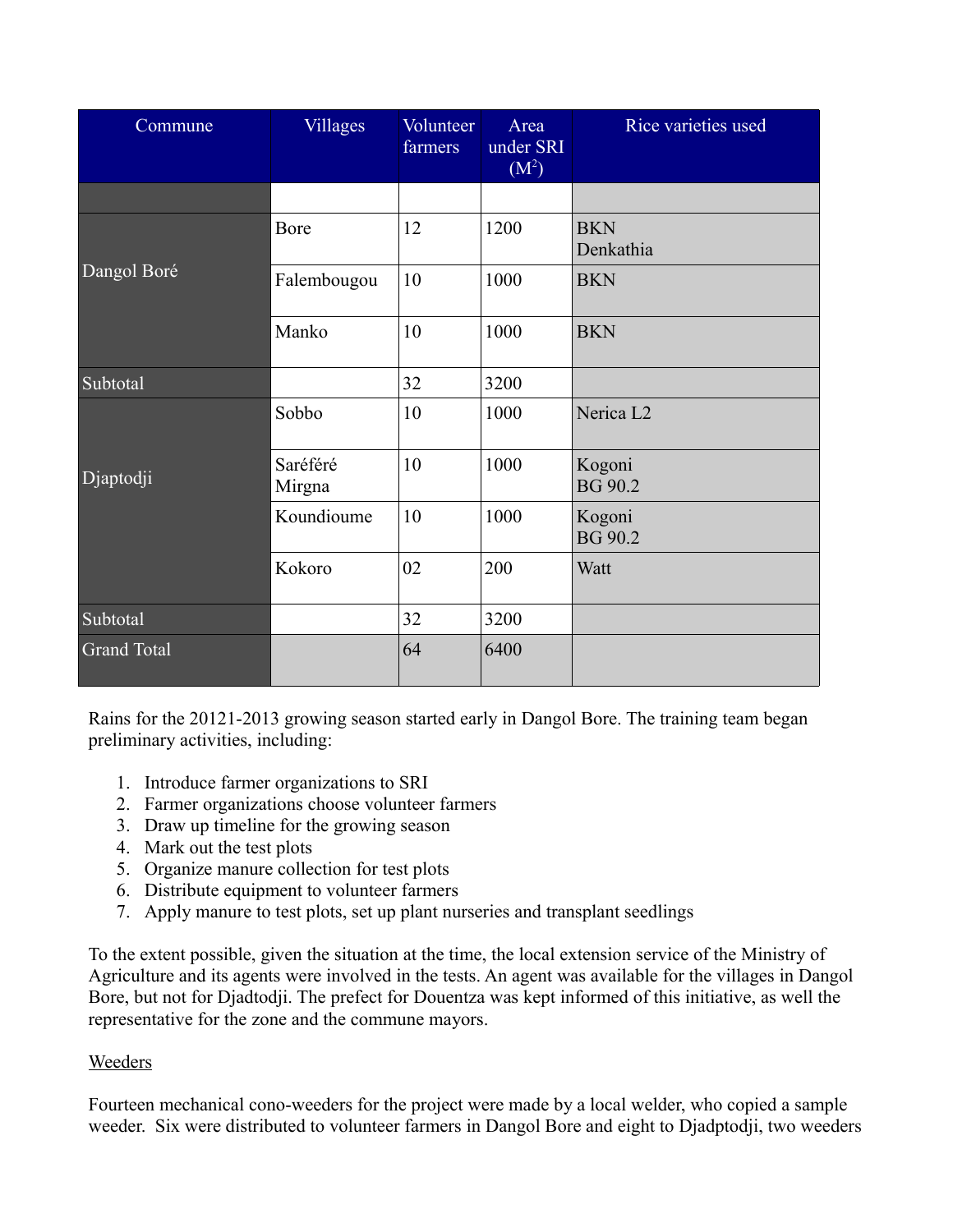for each village. Farmers at all sites were trained to use the weeders. Heavy rains and limited number of weeders available, given the distance between SRI plots, made it difficult to weed on schedule in the Dangol Bore sites.

## Data Collection

Data collection was supervised by the field agents, using data collection sheets from SRI-Rice. Data from both the SRI and comparative control was collected from planting through harvest. As part of the data collection, a sample of tillers in each plot was counted 20 days after the seeds were first soaked in water (to induce germination), and again throughout the growing season as scheduled, until the harvest. Note that heavy rains in the Dangol Bore commune slowed the development of plants there. Data has been submitted to SRI-Rice at Cornell for analysis.

#### Irrigation, alternate wetting and drying

Farmers were instructed in alternate wetting and drying irrigation and applied the techniques to the best of their ability. Heavy rains in Dangol Bore made it difficult to dry the plots properly, and plots in the village of Koundioume were actually inundated with water during the months of October and November. Plots in other villages were all adjacent to each other, which made it easier to properly apply alternate wetting and drying irrigation.

## Oversight

Test plots were checked on a regular basis by field agents to ensure that SRI principles were properly applied, and to collect data in a timely manner. In addition, the SRI specialist made several visits to all villages to check on the quality of the work and discuss it with the farmers. Discussions focused on effective and correct application of SRI techniques in volunteer farmers' plots, showing the results to other farmers in the village, and possibilities for expanding SRI in the following season.

In one instance, the SRI specialist noted that plants in certain plots were yellowing, and worked with the farmers to correct this condition using added organic manure and urea.

## Exchange visits

All-day exchange visits involving volunteer farmers from several villages, the SRI field agents, local elected officials, and agents of the government agriculture service were held to allow participants to discuss their experiences. After the participants were introduced, farmers showed their plots to the group, and the SRI specialist gave a detailed talk about SRI and what had been accomplished, followed by a question-and answer session. Visitors noted the visible difference between the SRI and control plots.

After visiting the fields, participants formed a work group to discuss what they had seen and, based on their observations, suggest specific ways to improve on what had been done. The local officials and agents of the government agriculture service declared themselves to be satisfied with how well the volunteer farmers had worked, and encouraged them to teach the SRI techniques to other farmers in their villages.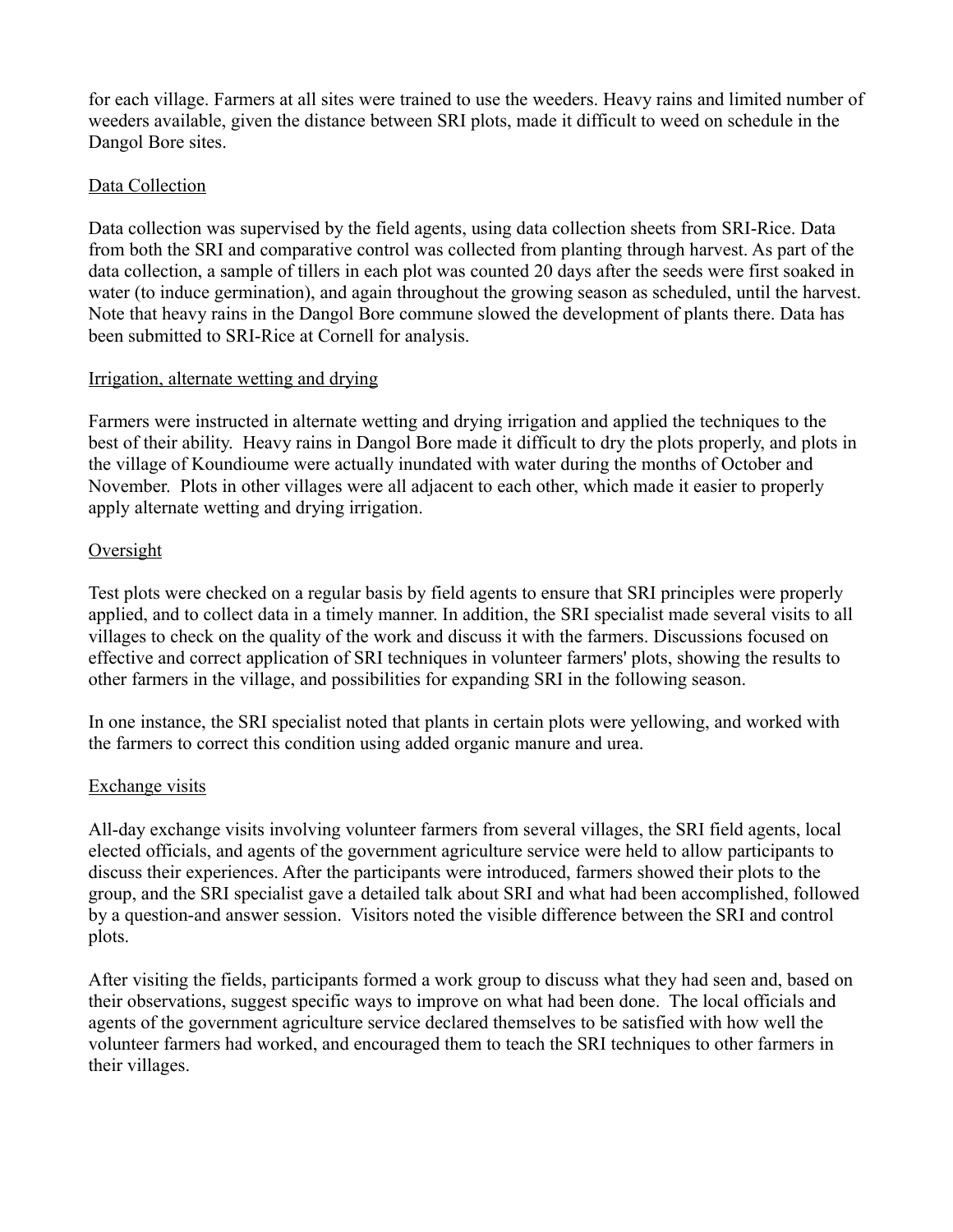# **Harvest**

At harvest, careful measures were taken of yields, and the tillers and panicles, according to the defined protocol.

20 plots (10 SRI test plots and 10 control plots) were harvested at each site, except for Kokoro (four plots) and Bore (24 plots). To determine the precise yield, five squares of one square meter each were harvested from different pars of each plot. Yields from each square were precisely weighed to calculate the average for the plot, and the results extrapolated to metric tons per hectare.

| $\overline{\mathbf{N}}$ | <b>Sites</b>       | <b>Number of</b><br>volunteer<br>farmers | Dates of<br>harvest                    | Number of squares harvested |         | <b>Total</b> |
|-------------------------|--------------------|------------------------------------------|----------------------------------------|-----------------------------|---------|--------------|
|                         |                    |                                          |                                        | <b>SRI</b>                  | Control |              |
| 01                      | Boré               | 12                                       | 25,27 & 30<br>Oct, 2 & 5<br><b>Nov</b> | 60                          | 60      | 120          |
| 02                      | Falembougou        | 10                                       | 31 Oct, 3 &<br>21 Nov                  | 50                          | 50      | 100          |
| 03                      | Manko              | 10                                       | 1,4 & 7 Nov                            | 50                          | 50      | 100          |
| 04                      | Kokoro             | 02                                       | 9 Nov                                  | 10                          | 10      | 20           |
| 05                      | Saréféré<br>Mirgna | 10                                       | 8,9 & 10<br>Dec                        | 50                          | 50      | 100          |
| 06                      | Koundioume         | 10                                       | 9,10 & 11<br>Dec                       | 50                          | 50      | 100          |
| 07                      | Sobbo              | 10                                       | 24 & 25 Dec                            | 50                          | 50      | 100          |
| Total                   |                    | 64                                       | 320                                    |                             | 320     | 640          |

# **Plots harvested**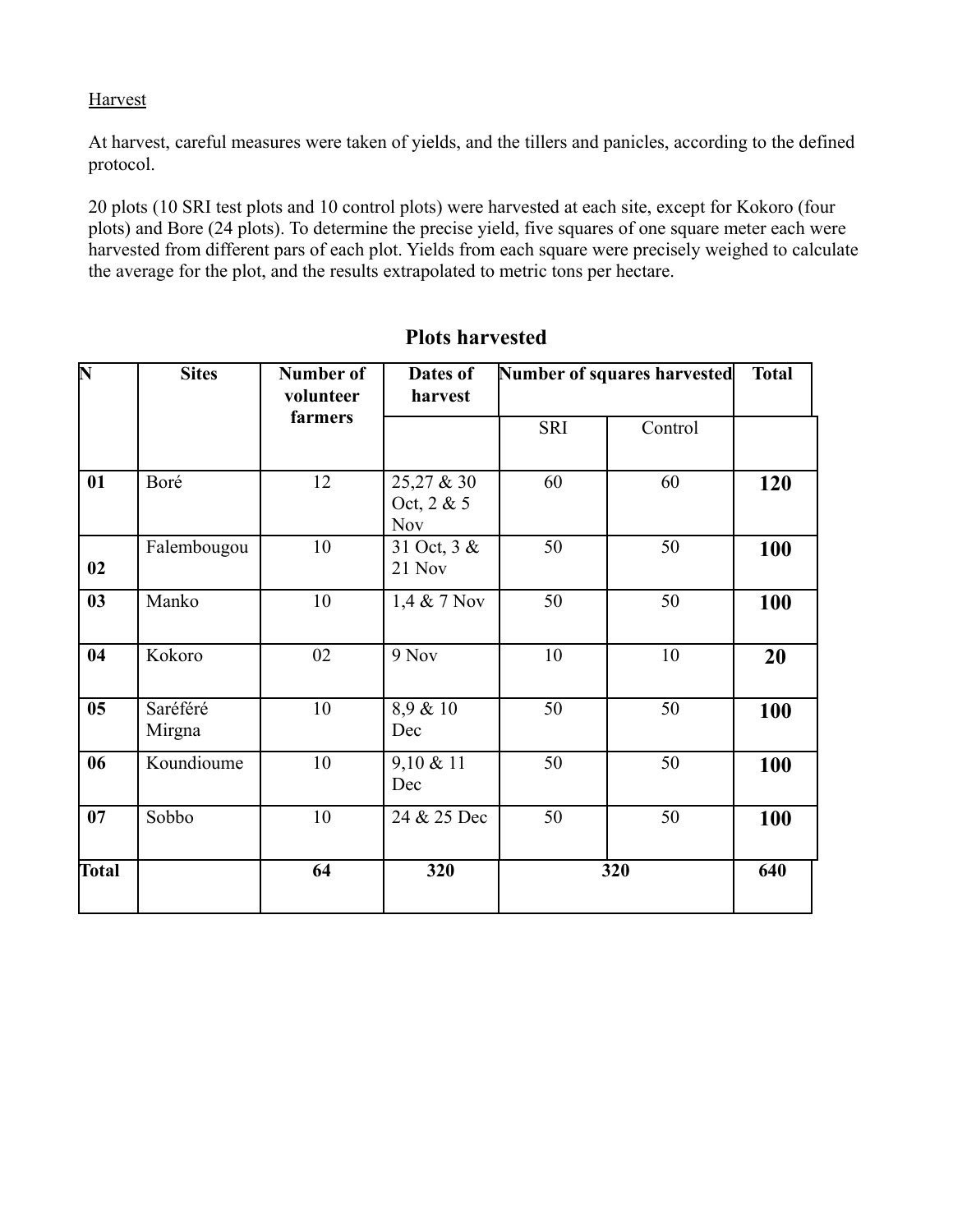# Yields

Average yields by site, adjusted for moisture content

| <b>Sites</b>    | <b>Rice variety</b> | Yield in metric tons per hectare |                  |
|-----------------|---------------------|----------------------------------|------------------|
|                 |                     | <b>SRI</b>                       | <b>Control</b>   |
| Boré            | <b>BKN</b>          | $\overline{6.7}$                 | 3.57             |
|                 | BG 90.2             | $\overline{7.5}$                 | $\overline{4}$   |
|                 | Denkathia           | 7.7                              | $\overline{3}$   |
| Falembougou     | <b>BKN</b>          | 6.53                             | 3.38             |
| <b>Manko</b>    | <b>BKN</b>          | 6.5                              | 3.02             |
|                 | <b>KAKA</b>         | 6.3                              | 3.24             |
|                 | Kogoni              | 7.24                             | 2.58             |
| <b>Kokoro</b>   | Watt                | 8.2                              | $\overline{5.1}$ |
| Saréféré Mirgna | Kogoni              | 9.3                              | 5.17             |
|                 | BG 90.2             | 11.95                            | $\overline{5.2}$ |
| Koundioume      | Kogoni              | 8.71                             | $\overline{6.1}$ |
|                 | <b>BG</b> 90.2      | 9.7                              | 6                |
| <b>Sobbo</b>    | Nerica              | 7.34                             | 5.39             |

SRI yields ranged from 6 to 11 tons per hectare, and controls from 2 to 6 tons. SRI yields were from 2 to 6 tons higher than controls.